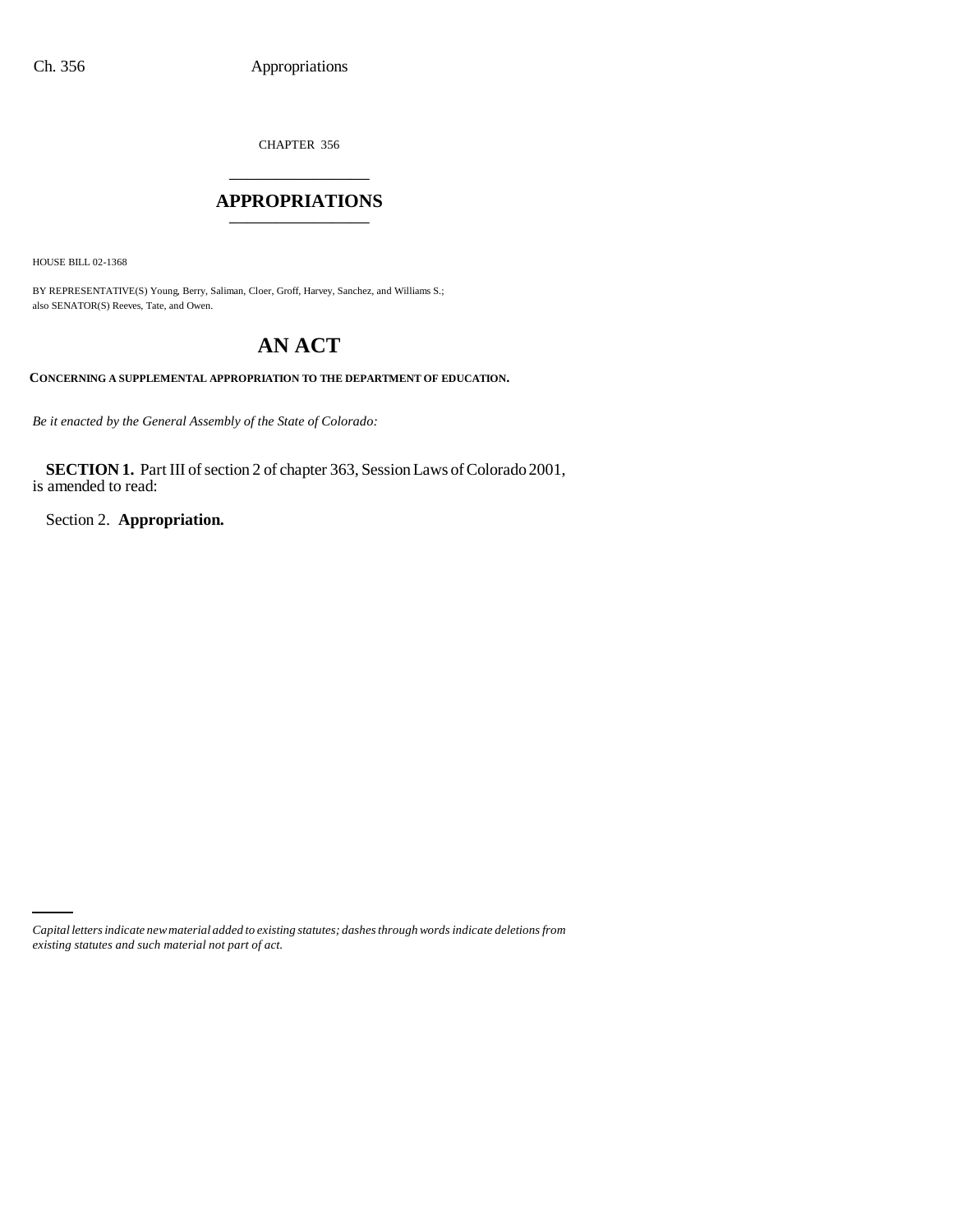| Appropriations |
|----------------|
|                |

|                                   |                           |              |                               |                                                | APPROPRIATION FROM          |                                              |                                |
|-----------------------------------|---------------------------|--------------|-------------------------------|------------------------------------------------|-----------------------------|----------------------------------------------|--------------------------------|
|                                   | ITEM &<br><b>SUBTOTAL</b> | <b>TOTAL</b> | <b>GENERAL</b><br><b>FUND</b> | <b>GENERAL</b><br><b>FUND</b><br><b>EXEMPT</b> | <b>CASH</b><br><b>FUNDS</b> | <b>CASH</b><br><b>FUNDS</b><br><b>EXEMPT</b> | <b>FEDERAL</b><br><b>FUNDS</b> |
|                                   | \$                        | \$           | \$                            | \$                                             | \$                          | \$<br>\$                                     |                                |
|                                   |                           |              |                               | <b>PART III</b>                                |                             |                                              |                                |
|                                   |                           |              |                               | <b>DEPARTMENT OF EDUCATION</b>                 |                             |                                              |                                |
| (1) MANAGEMENT AND ADMINISTRATION |                           |              |                               |                                                |                             |                                              |                                |
| General Department and            |                           |              |                               |                                                |                             |                                              |                                |
| <b>Program Administration</b>     | 7,663,581                 |              | 6,460,335                     |                                                | $81,464$ <sup>*</sup>       | 1,121,782(T)                                 |                                |
|                                   | 7,488,917                 |              | 6,286,159                     |                                                | 157,790 <sup>a</sup>        | $1,044,968(T)$ <sup>b</sup>                  |                                |
|                                   |                           |              | $(82.0$ FTE)                  |                                                |                             | $(15.5$ FTE)                                 |                                |
| Office of Professional            |                           |              |                               |                                                |                             |                                              |                                |
| <b>Services</b>                   | 1,780,010                 |              |                               |                                                | 1,780,010 <sup>c</sup>      |                                              |                                |
|                                   | 1,881,227                 |              |                               |                                                | 1,881,227 <sup>c</sup>      |                                              |                                |
|                                   |                           |              |                               |                                                | $(16.0$ FTE)                |                                              |                                |
| <b>Salary Survey</b>              | 609,711                   |              | 529,213                       |                                                | $38,351$ <sup>c</sup>       | $42,147(T)^d$                                |                                |
|                                   |                           |              |                               |                                                | 41,675 $s$                  | $38,823(T)^{d}$                              |                                |
| <b>Anniversary Increases</b>      | 247,109                   |              | 214,167                       |                                                | $15,318$ °                  | $17,624(T)$ <sup>e</sup>                     |                                |
|                                   |                           |              |                               |                                                | $16,798$ <sup>h</sup>       | $16,144(T)^e$                                |                                |
| Shift Differential                | 75,546                    |              | 75,546                        |                                                |                             |                                              |                                |
| <b>Sick and Annual</b>            |                           |              |                               |                                                |                             |                                              |                                |
| Payouts                           | 99,930                    |              |                               |                                                |                             | $99,930(T)$ <sup>f</sup>                     |                                |
| <b>Emeritus Retirement</b>        | 125,000                   |              | 125,000                       |                                                |                             |                                              |                                |
|                                   | 110,000                   |              | 110,000                       |                                                |                             |                                              |                                |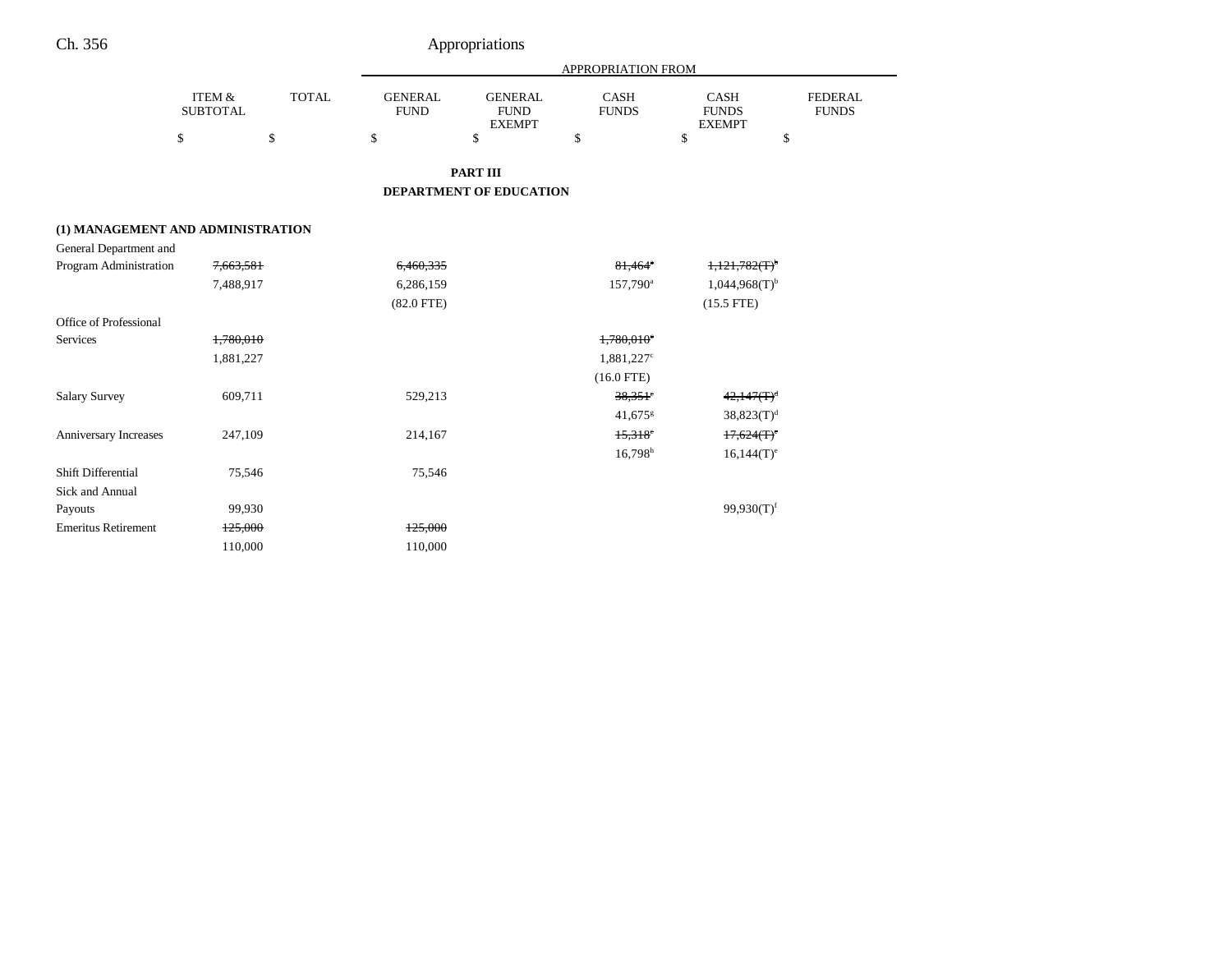| <b>ADMINISTRATIVE LAW</b>     |            |            |             |                  |                  |         |
|-------------------------------|------------|------------|-------------|------------------|------------------|---------|
| <b>JUDGE SERVICES FOR</b>     |            |            |             |                  |                  |         |
| 642 HOURS                     | 68,128     |            |             | $14,307^{\circ}$ | 53,821 $(T)^{i}$ |         |
| Capitol Complex Leased        |            |            |             |                  |                  |         |
| Space                         | 368,326    |            | 147,332     | $25,783^{\circ}$ |                  | 195,211 |
|                               | 382,828    |            | 153,133     | $26,797$ °       |                  | 202,898 |
| <b>Information Technology</b> |            |            |             |                  |                  |         |
| <b>Asset Maintenance</b>      | 91,705     |            | 91,705      |                  |                  |         |
|                               | 90,788     |            | 90,788      |                  |                  |         |
| Disaster Recovery             | 27,186     |            | 27,186      |                  |                  |         |
|                               | 26,914     |            | 26,914      |                  |                  |         |
| Colorado Student              |            |            |             |                  |                  |         |
| Assessment Program            | 15,854,196 |            | 15,854,196  |                  |                  |         |
|                               | 15,354,196 |            | 15,354,196  |                  |                  |         |
| School Report Card and        |            |            |             |                  |                  |         |
| <b>State Data Reporting</b>   |            |            |             |                  |                  |         |
| System                        | 2,083,675  |            | 2,083,675   |                  |                  |         |
|                               | 1,805,053  |            | 1,805,053   |                  |                  |         |
|                               |            |            | $(3.0$ FTE) |                  |                  |         |
|                               |            | 29,025,975 |             |                  |                  |         |
|                               |            | 28,240,347 |             |                  |                  |         |

<sup>a</sup> Of this amount, <del>\$36,984</del> \$36,496 shall be from the Educator Licensure Cash Fund created in Section 22-60.5-112, C.R.S., \$76,814(T) SHALL BE FROM THE DEPARTMENT OF NATURAL RESOURCES, DIVISION OF WILDLIFE, \$35,480 shall be from the Public School Income Fund pursuant to Section 22-2-112 (1) (i), C.R.S., and \$9,000 shall be from general education development program fees.

b Of this amount, \$793,867 shall be from indirect cost recoveries, \$166,363 shall be from Public School Transportation, AND \$84,738 shall be from the State Share of Districts' Total Program Funding, and \$76,814 shall be from the Department of Natural Resources, Division of Wildlife. FUNDING.

<sup>c</sup> These amounts shall be from the Educator Licensure Cash Fund created in Section 22-60.5-112, C.R.S.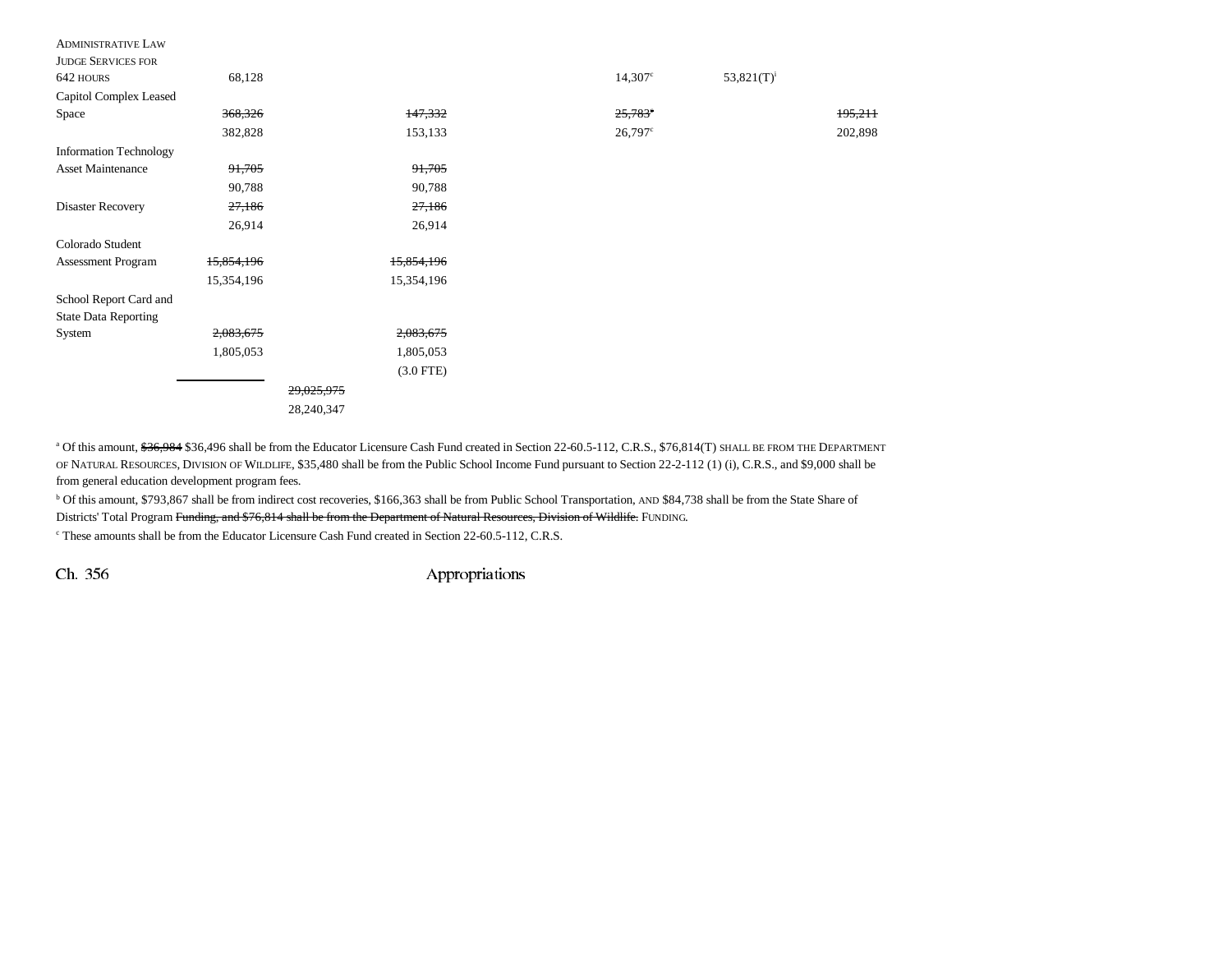|                   |              | APPROPRIATION FROM |                |              |               |              |  |
|-------------------|--------------|--------------------|----------------|--------------|---------------|--------------|--|
|                   |              |                    |                |              |               |              |  |
| <b>ITEM &amp;</b> | <b>TOTAL</b> | <b>GENERAL</b>     | <b>GENERAL</b> | CASH         | CASH          | FEDERAL      |  |
| <b>SUBTOTAL</b>   |              | FUND               | <b>FUND</b>    | <b>FUNDS</b> | <b>FUNDS</b>  | <b>FUNDS</b> |  |
|                   |              |                    | <b>EXEMPT</b>  |              | <b>EXEMPT</b> |              |  |
| ሖ<br>J            |              |                    |                |              |               |              |  |

d Of this amount, \$28,885 shall be from indirect cost recoveries, \$6,360 shall be from Public School Transportation, AND \$3,578 shall be from the State Share of Districts' Total Program Funding, and \$3,324 shall be from the Department of Natural Resources, Division of Wildlife. FUNDING.

e Of this amount, \$11,545 shall be from indirect cost recoveries, \$3,007 shall be from Public School Transportation, AND \$1,592 shall be from the State Share of Districts' Total Program Funding, and \$1,480 shall be from the Department of Natural Resources, Division of Wildlife. FUNDING.

f This amount shall be from indirect cost recoveries.

g OF THIS AMOUNT, \$38,351 SHALL BE FROM THE EDUCATOR LICENSURE CASH FUND CREATED IN SECTION 22-60.5-112, C.R.S., AND \$3,324(T) SHALL BE FROM THE DEPARTMENT OF NATURAL RESOURCES, DIVISION OF WILDLIFE.

h OF THIS AMOUNT, \$15,318 SHALL BE FROM THE EDUCATOR LICENSURE CASH FUND CREATED IN SECTION 22-60.5-112, C.R.S., AND \$1,480(T) SHALL BE FROM THE DEPARTMENT OF NATURAL RESOURCES, DIVISION OF WILDLIFE.

i THIS AMOUNT SHALL BE FROM SPECIAL EDUCATION - CHILDREN WITH DISABILITIES.

#### **(2) ASSISTANCE TO PUBLIC SCHOOLS**

#### **(A) Public School Finance**

| State Share of Districts'<br><b>Total Program</b> |               |               |                         |                            |
|---------------------------------------------------|---------------|---------------|-------------------------|----------------------------|
| Funding <sup>19, 20</sup>                         | 2,207,454,661 | 2,081,423,310 | 11,000,000 <sup>e</sup> | $+15,031,351$ <sup>b</sup> |
|                                                   | 2,215,611,114 | 2,065,696,689 | $9,877,183^a$           | 140,037,242 <sup>b</sup>   |
| <b>Additional State Aid</b>                       |               |               |                         |                            |
| Related to Locally                                |               |               |                         |                            |
| <b>Negotiated Business</b>                        |               |               |                         |                            |
| <b>Incentive Agreements</b>                       | 1,856,928     | 1,856,928     |                         |                            |
|                                                   | 2,209,311,589 |               |                         |                            |
|                                                   | 2,217,468,042 |               |                         |                            |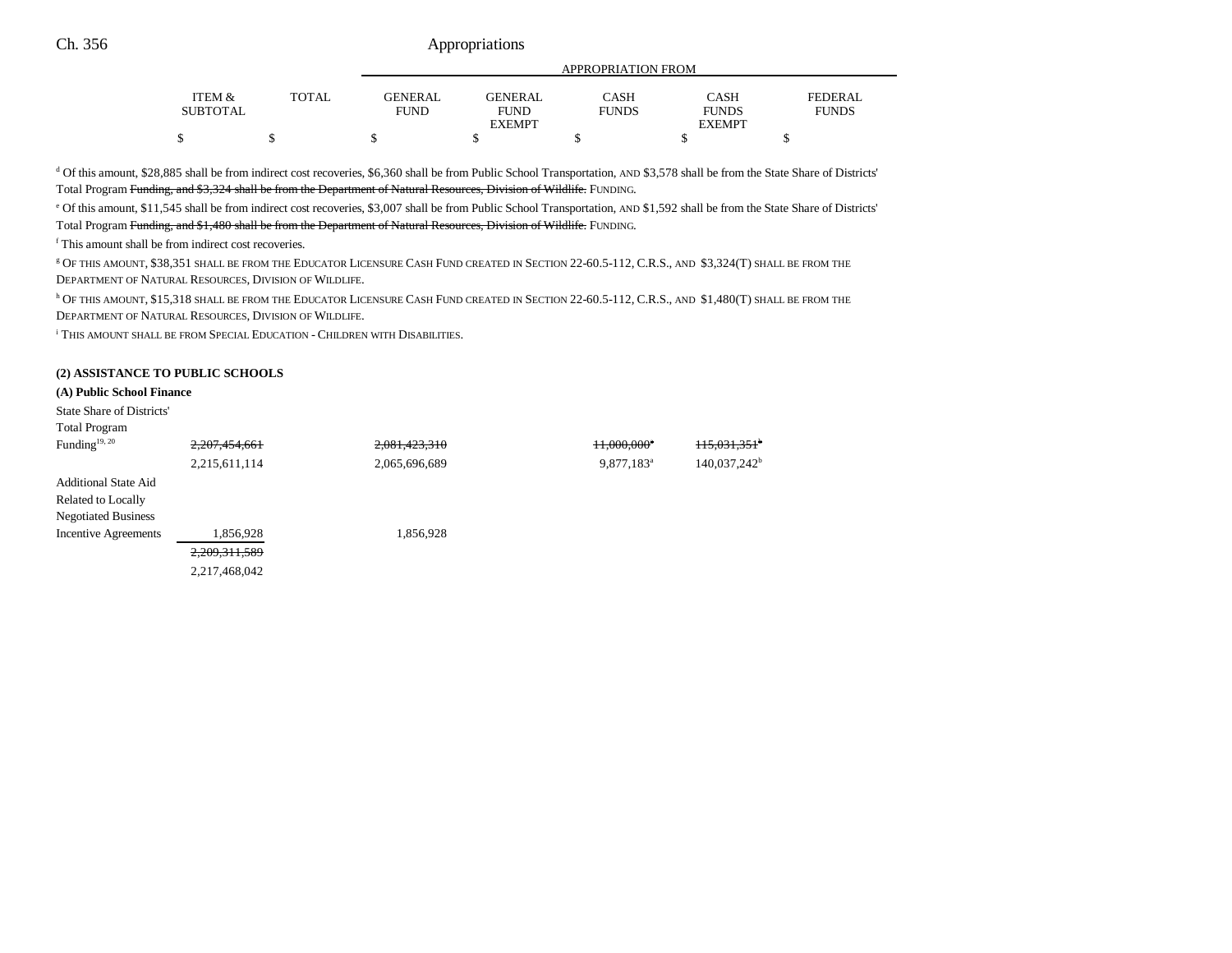<sup>a</sup> This amount shall be from rental income earned on public school lands.

<sup>b</sup> Of this amount, \$64,639,512 \$89,726,005 shall be from the State Education Fund created in Section 17 (4) of Article IX of the State Constitution, AND \$50,311,237 SHALL be from the State Public School Fund created in Section 22-54-114, C.R.S. Of the amount from the State Public School Fund, \$<del>25,417,000 shall</del> \$26,300,000 IS ESTIMATED TO be from federal mineral leasing revenues transferred to the State Public School Fund pursuant to Section 22-54-114 (1), \$12,989,094 shall \$3,274,700 IS ESTIMATED TO be from reserves in the State Public School Fund created in Section 22-54-114, C.R.S., RESERVES, \$8,985,745 shall \$17,736,537 IS ESTIMATED TO be from interest earned on moneys in the Public School Fund AND transferred to the State Public School Fund pursuant to Section 22-41-106, C.R.S., and \$3,000,000 shall is estimated to be from audit recoveries deposited in the State Public School Fund pursuant to Section 22-54-114 (4), C.R.S.

| (B) Categorical Programs <sup>21</sup>    |             |            |                          |                |
|-------------------------------------------|-------------|------------|--------------------------|----------------|
| (I) District Programs Required by Statute |             |            |                          |                |
| Special Education -                       |             |            |                          |                |
| Children with                             |             |            |                          |                |
| <b>Disabilities</b>                       | 147,620,805 | 71,510,773 | 4,592,860 <sup>a</sup>   | 71,517,172     |
|                                           | 147,674,173 | 71,572,347 | 4,584,654 <sup>a</sup>   |                |
|                                           |             |            | $(0.6$ FTE $)$           | $(44.9$ FTE)   |
| English Language                          |             |            |                          |                |
| Proficiency Program                       | 5,511,372   | 3,101,598  | 546,884 <sup>b</sup>     | 1,862,890      |
|                                           |             |            | $(1.0$ FTE)              | $(1.6$ FTE $)$ |
| (II) Other Categorical Programs           |             |            |                          |                |
| <b>Public School</b>                      |             |            |                          |                |
| Transportation                            | 38,554,366  | 36,922,227 | $1,632,139$ <sup>c</sup> |                |
| Transfer to the                           |             |            |                          |                |
| Department of Higher                      |             |            |                          |                |
| <b>Education</b> for                      |             |            |                          |                |
| Distribution of State                     |             |            |                          |                |
| Assistance for                            |             |            |                          |                |
| <b>Vocational Education</b>               | 18,504,564  | 17,792,850 | 711,714 <sup>d</sup>     |                |
|                                           |             |            |                          |                |
|                                           |             |            |                          |                |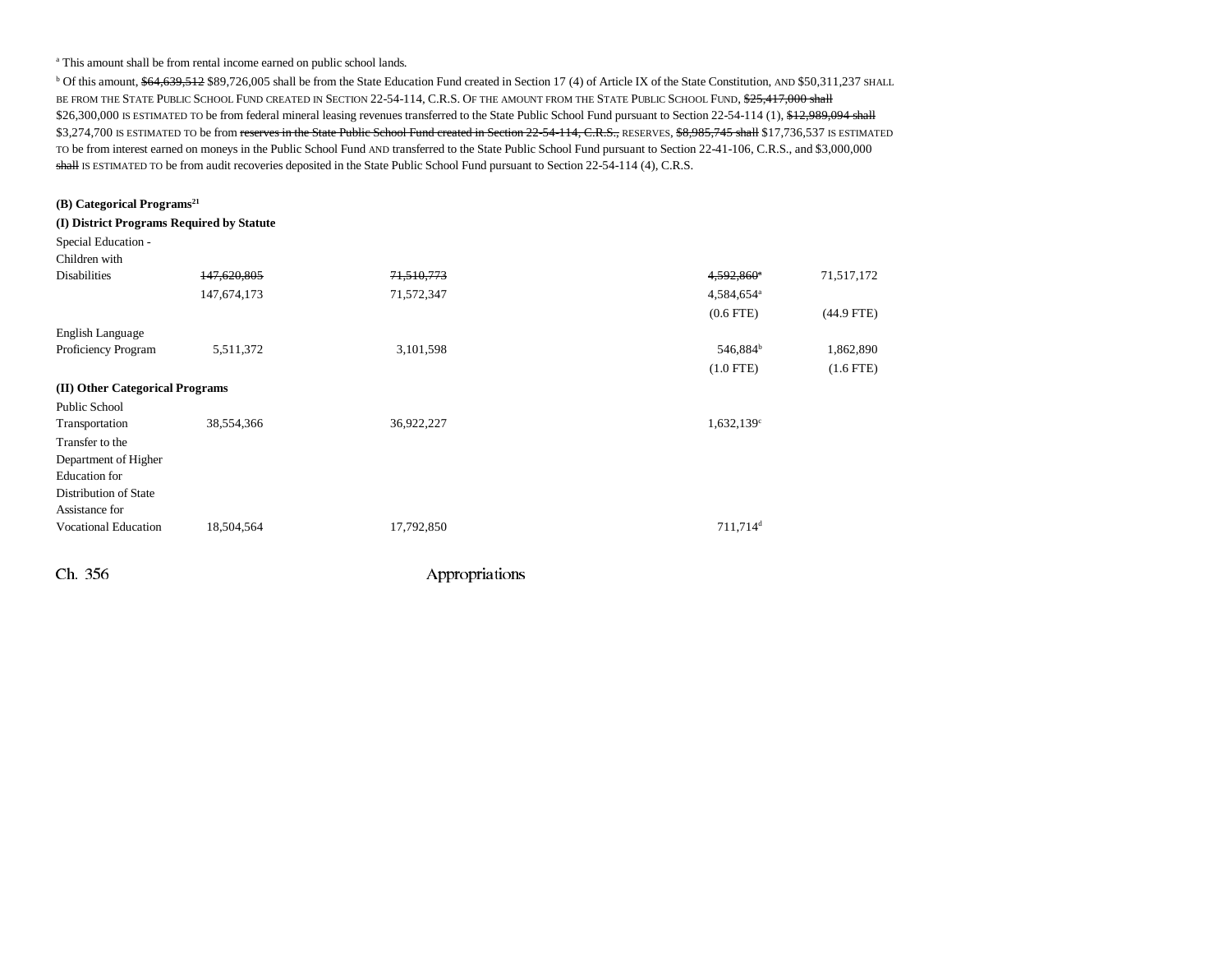|                                            |                           |              | APPROPRIATION FROM            |                                                |                             |                                       |                                |
|--------------------------------------------|---------------------------|--------------|-------------------------------|------------------------------------------------|-----------------------------|---------------------------------------|--------------------------------|
|                                            | ITEM &<br><b>SUBTOTAL</b> | <b>TOTAL</b> | <b>GENERAL</b><br><b>FUND</b> | <b>GENERAL</b><br><b>FUND</b><br><b>EXEMPT</b> | <b>CASH</b><br><b>FUNDS</b> | CASH<br><b>FUNDS</b><br><b>EXEMPT</b> | <b>FEDERAL</b><br><b>FUNDS</b> |
|                                            | \$                        | \$           | \$                            | \$                                             | \$                          | \$                                    | \$                             |
| Special Education -<br>Gifted and Talented |                           |              |                               |                                                |                             |                                       |                                |
| Children                                   | 5,802,500                 |              | 5,500,000                     |                                                |                             | $302,500$ <sup>d</sup>                |                                |
| Expelled and At-risk                       |                           |              |                               |                                                |                             |                                       |                                |
| <b>Student Services Grant</b>              |                           |              |                               |                                                |                             |                                       |                                |
| Program                                    | 5,290,850                 |              | 5,290,850                     |                                                |                             |                                       |                                |
| Grant Program for                          |                           |              |                               |                                                |                             |                                       |                                |
| In-school or In-home                       |                           |              |                               |                                                |                             |                                       |                                |
| <b>Suspension Programs</b>                 | 497,957                   |              | 497,957                       |                                                |                             |                                       |                                |
| <b>Small Attendance</b>                    |                           |              |                               |                                                |                             |                                       |                                |
| Center Aid                                 | 841,013                   |              | 841,013                       |                                                |                             |                                       |                                |
|                                            | 787,645                   |              | 787,645                       |                                                |                             |                                       |                                |
| Comprehensive Health                       |                           |              |                               |                                                |                             |                                       |                                |
| Education                                  | 600,000                   |              |                               |                                                |                             | $600,000$ <sup>e</sup>                |                                |
|                                            | 223, 223, 427             |              |                               |                                                |                             |                                       |                                |

<sup>a</sup> Of this amount, \$4,527,860 \$4,519,654 shall be from the State Education Fund created in Section 17 (4) of article IX of the State Constitution, and \$65,000(T) shall be from federal funds appropriated in the Department of Human Services.

b Of this amount, \$350,500(T) shall be from federal funds appropriated in the Department of Human Services, and \$196,384 shall be from the State Education Fund created in Section 17 (4) of article IX of the State Constitution.

c Of this amount, \$1,476,889 shall be from the State Education Fund created in Section 17 (4) of article IX of the State Constitution and \$155,250(L) shall be from local funds. The latter amount represents an estimate of categorical program support funds to be replaced with local property tax revenue pursuant to Section 22-54-107, C.R.S.

 $d$  These amounts shall be from the State Education Fund created in Section 17 (4) of article IX of the State Constitution.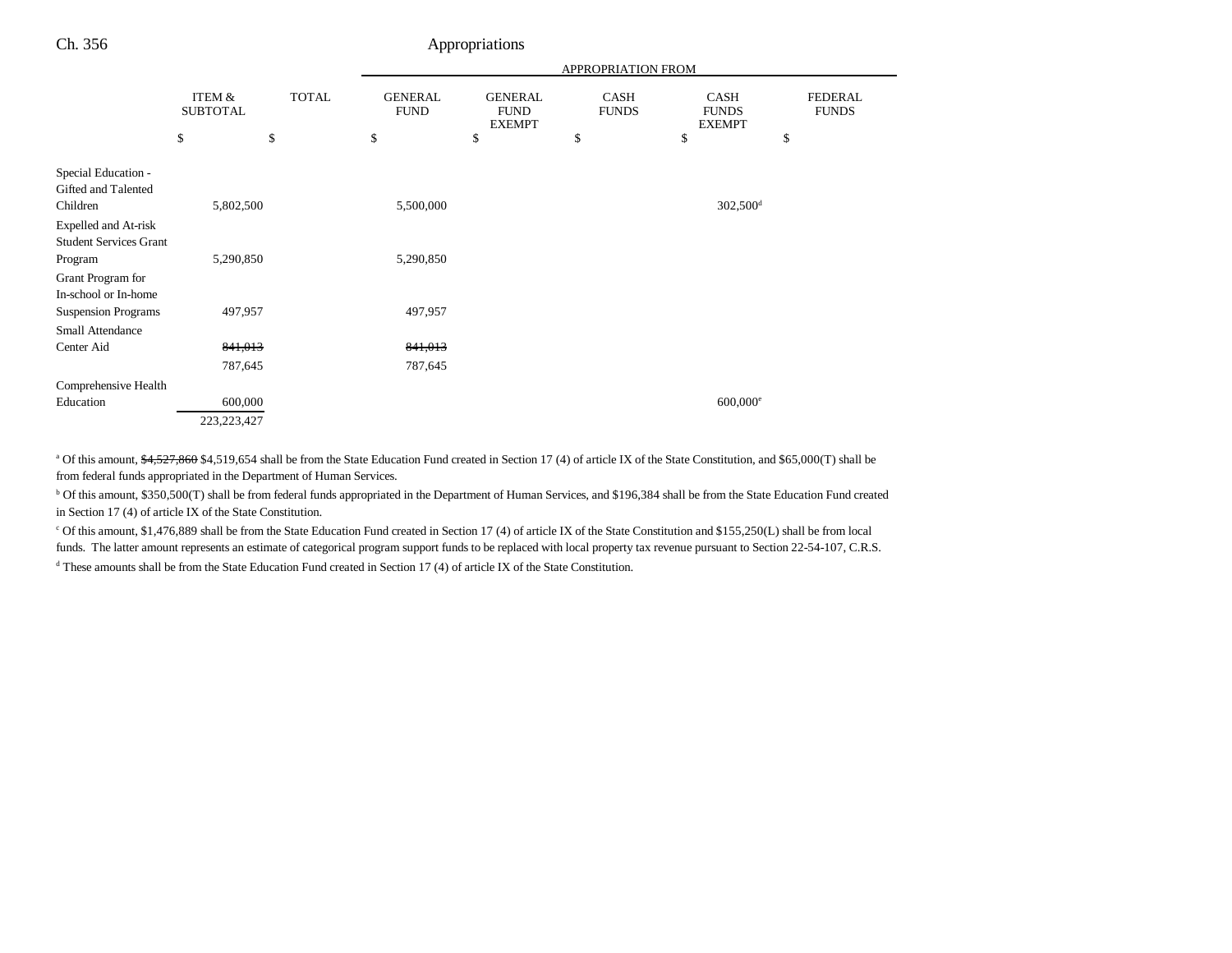e This amount shall be from reserves in the Colorado Comprehensive Health Education Fund created in Section 22-25-109, C.R.S.

| (C) Grant Programs and Other Distributions |            |           |                          |
|--------------------------------------------|------------|-----------|--------------------------|
| Read-to-Achieve Cash                       |            |           |                          |
| Fund                                       | 16,439,397 |           | 16,439,397 <sup>e</sup>  |
|                                            | 16,329,017 |           | 16,329,017 <sup>a</sup>  |
| Read-to-Achieve Grant                      |            |           |                          |
| Program                                    | 17,579,872 |           | 17,579,872 <sup>b</sup>  |
|                                            | 17,469,492 |           | 17,469,492 <sup>b</sup>  |
| <b>Teacher Development</b>                 |            |           |                          |
| Fund                                       | 2,000,000  | 2,000,000 |                          |
| <b>Teacher Development</b>                 |            |           |                          |
| <b>Grant Program</b>                       | 2,000,000  |           | $2,000,000$ <sup>c</sup> |
| School Awards Program                      |            |           |                          |
| Fund                                       | 1,500,000  | 1,500,000 |                          |
|                                            | 1,315,000  | 1,315,000 |                          |
| Colorado School                            |            |           |                          |
| Awards Program                             | 1,500,000  |           | 1,500,000 <sup>d</sup>   |
|                                            | 1,315,000  |           | $1,315,000$ <sup>d</sup> |
| S.B. 97-101 Public                         |            |           |                          |
| School Health Services                     | 8,818,562  |           | $8,818,562(T)^e$         |
|                                            |            |           | $(1.3$ FTE)              |
| <b>State Public School</b>                 |            |           |                          |
| Fund, Contingency                          |            |           |                          |
| Reserve <sup>22, 23</sup>                  | 1,800,000  | 1,800,000 |                          |
|                                            | 1,966,353  | 1,656,353 | 310,000 <sup>i</sup>     |
|                                            |            |           |                          |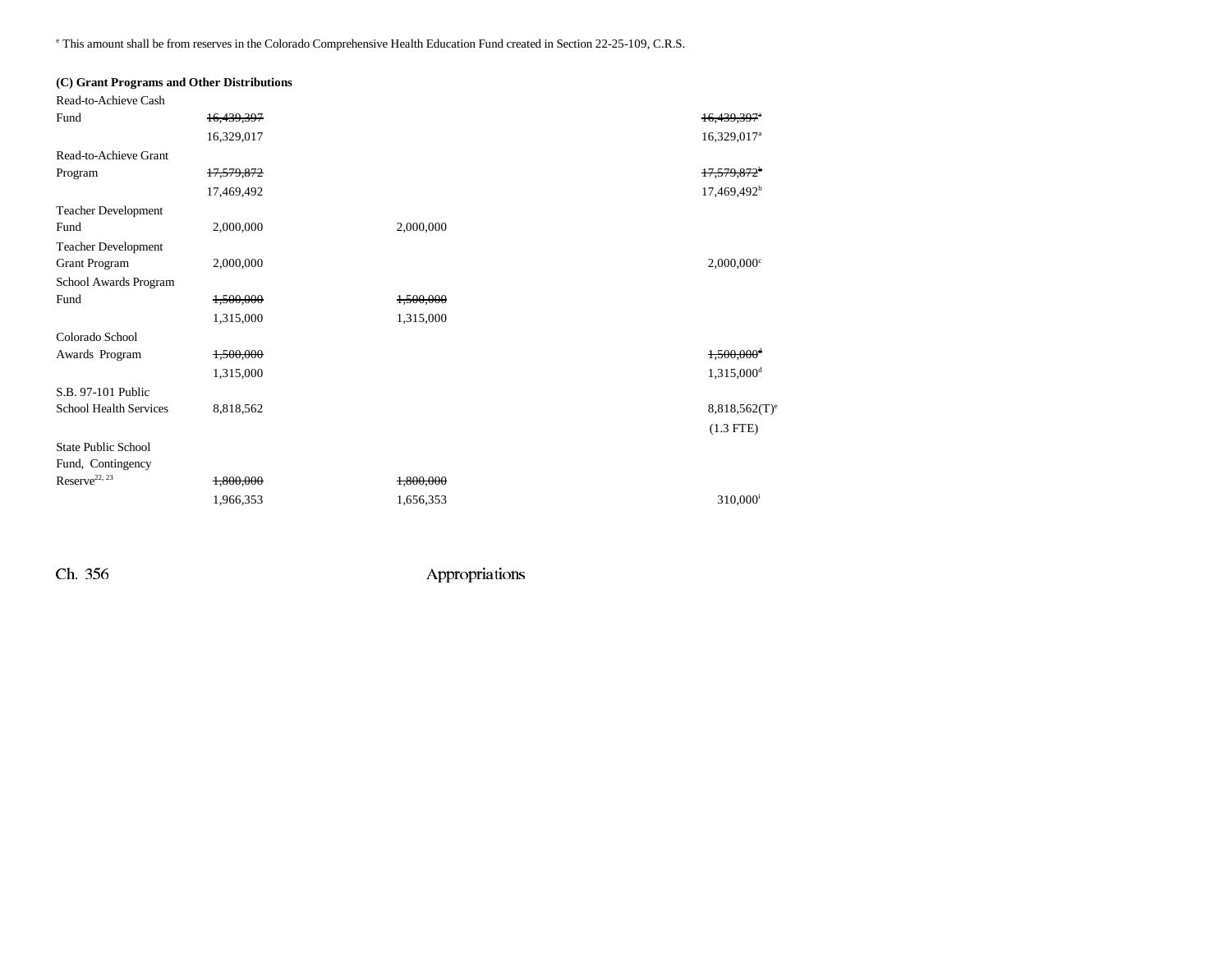|                                                                    |                                 |                    |                                     |                                                      | APPROPRIATION FROM         |                                                    |                                      |
|--------------------------------------------------------------------|---------------------------------|--------------------|-------------------------------------|------------------------------------------------------|----------------------------|----------------------------------------------------|--------------------------------------|
|                                                                    | ITEM &<br><b>SUBTOTAL</b><br>\$ | <b>TOTAL</b><br>\$ | <b>GENERAL</b><br><b>FUND</b><br>\$ | <b>GENERAL</b><br><b>FUND</b><br><b>EXEMPT</b><br>\$ | CASH<br><b>FUNDS</b><br>\$ | <b>CASH</b><br><b>FUNDS</b><br><b>EXEMPT</b><br>\$ | <b>FEDERAL</b><br><b>FUNDS</b><br>\$ |
|                                                                    |                                 |                    |                                     |                                                      |                            |                                                    |                                      |
| <b>State Public School</b><br>Fund, School Capital<br>Construction |                                 |                    |                                     |                                                      |                            |                                                    |                                      |
| <b>Expenditure Reserve</b>                                         | 20,000,000                      |                    | $10,000,000$ <sup>f</sup>           |                                                      |                            | $10,000,000$ <sup>g</sup>                          |                                      |
|                                                                    |                                 |                    |                                     |                                                      |                            | $(1.0$ FTE)                                        |                                      |
| Boards of Cooperative                                              |                                 |                    |                                     |                                                      |                            |                                                    |                                      |
| Services                                                           | 170,000                         |                    | 170,000                             |                                                      |                            |                                                    |                                      |
| <b>Funding for National</b>                                        |                                 |                    |                                     |                                                      |                            |                                                    |                                      |
| Academic Award                                                     |                                 |                    |                                     |                                                      |                            |                                                    |                                      |
| Winners                                                            | 50,000                          |                    |                                     |                                                      |                            | $50,000$ <sup>h</sup>                              |                                      |
|                                                                    | 71,857,831                      |                    |                                     |                                                      |                            |                                                    |                                      |
|                                                                    | 71,433,424                      |                    |                                     |                                                      |                            |                                                    |                                      |

<sup>a</sup> This amount shall be from the Tobacco Litigation Settlement Cash Fund created in Section 24-22-115, C.R.S., pursuant to Section 24-75-1104 (1) (e), C.R.S.

<sup>b</sup> This amount shall be from the Read-to-Achieve Cash Fund created in Section 22-7-506, C.R.S.

<sup>c</sup> This amount shall be from the Teacher Development Fund created in Section 22-7-708, C.R.S.

d This amount shall be from the School Awards Program Fund created in Section 22-11-304, C.R.S.

e This amount shall be from federal Medicaid funds appropriated to the Department of Health Care Policy and Financing. Of this amount, \$91,399 shall be for administrative costs.

f Of this amount, \$5,000,000 shall not be subject to the limitation on General Fund appropriations pursuant to Section 24-75-201.1 (4) (b) (II), C.R.S.

<sup>g</sup> This amount shall be from the State Public School Fund, School Capital Construction Expenditure Reserve established in Section 22-54-117 (1.5), C.R.S.

h This amount shall be from reserves in the State Public School Fund created in Section 22-54-114, C.R.S.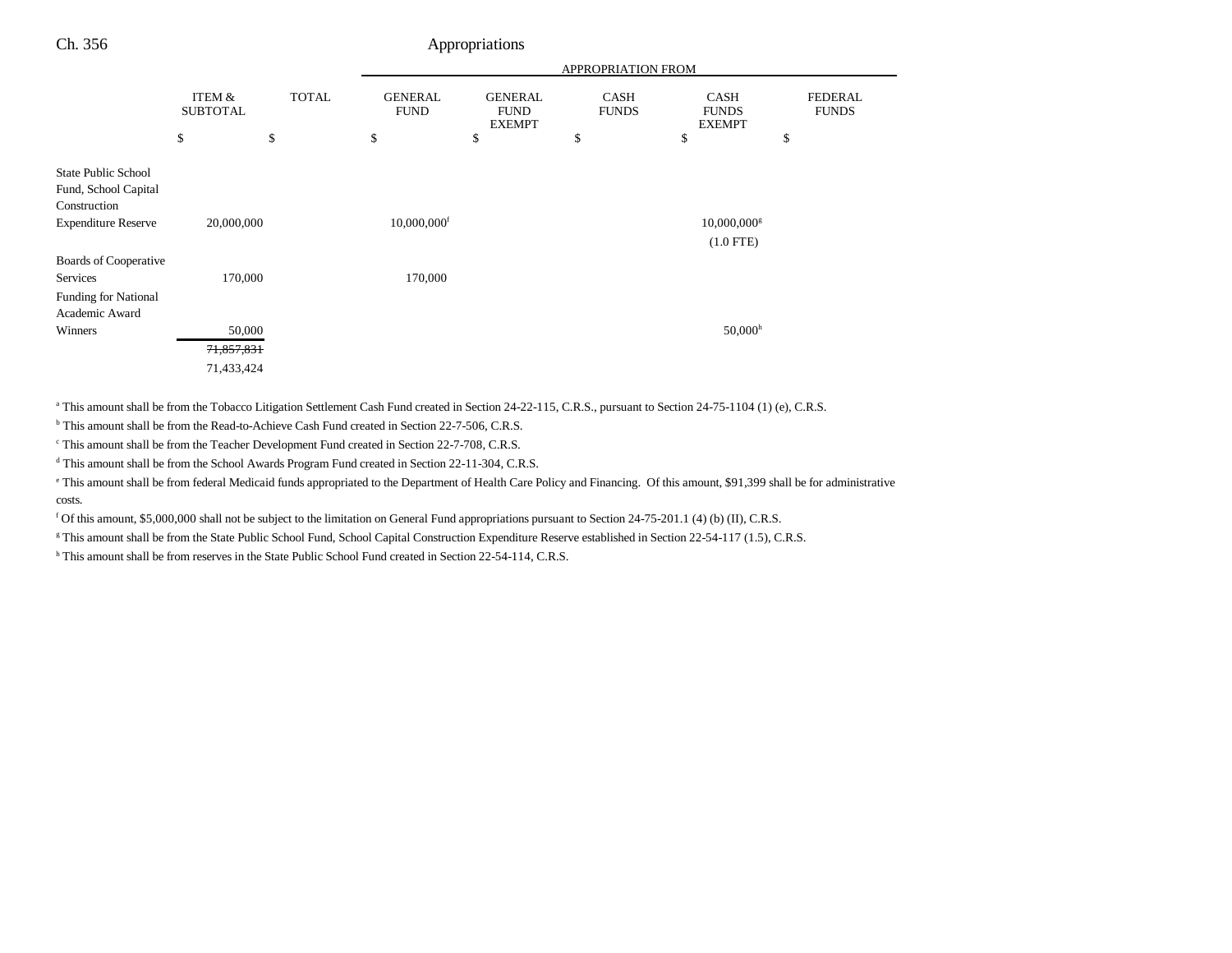i THIS AMOUNT SHALL BE FROM SCHOOL DISTRICT REIMBURSEMENTS THAT ARE CREDITED TO THE STATE PUBLIC SCHOOL FUND, CONTINGENCY RESERVE, PURSUANT TO SECTION 22-54-117 (5) (b), C.R.S.

#### **(D) Appropriated Sponsored Programs**

| Sponsored Programs | 200.698.115 |  | 575,000 <sup>a</sup> | $2,715,391^{\rm b}$ | 197,407,724  |
|--------------------|-------------|--|----------------------|---------------------|--------------|
|                    |             |  |                      | $(6.1$ FTE $)$      | $(82.2$ FTE) |

<sup>a</sup> This amount shall be from fees and charges for workshops, conferences, training programs, and seminars.

b Of this amount, \$2,066,311(T) shall be from the Department of Human Services, \$60,955(T) shall be from the Office of the Governor, and \$588,125 shall be from various grants and donations.

|                         | 2,705,090,962 |           |           |
|-------------------------|---------------|-----------|-----------|
|                         | 2,712,823,008 |           |           |
| (3) LIBRARY PROGRAMS    |               |           |           |
| <b>Regional Systems</b> | 2,449,893     | 2,449,893 |           |
|                         | 2,425,394     | 2,425,394 |           |
| Colorado Resource       |               |           |           |
| Center <sup>24</sup>    | 2, 191, 796   | 2,191,796 |           |
|                         | 2,169,878     | 2,169,878 |           |
| State Grants to         |               |           |           |
| Publicly-Supported      |               |           |           |
| <b>Libraries Fund</b>   | 2,000,000     | 2,000,000 |           |
|                         | 1,980,000     | 1,980,000 |           |
| State Grants to         |               |           |           |
| Publicly-Supported      |               |           |           |
| Libraries Program       | 2,000,000     |           | 2,000,000 |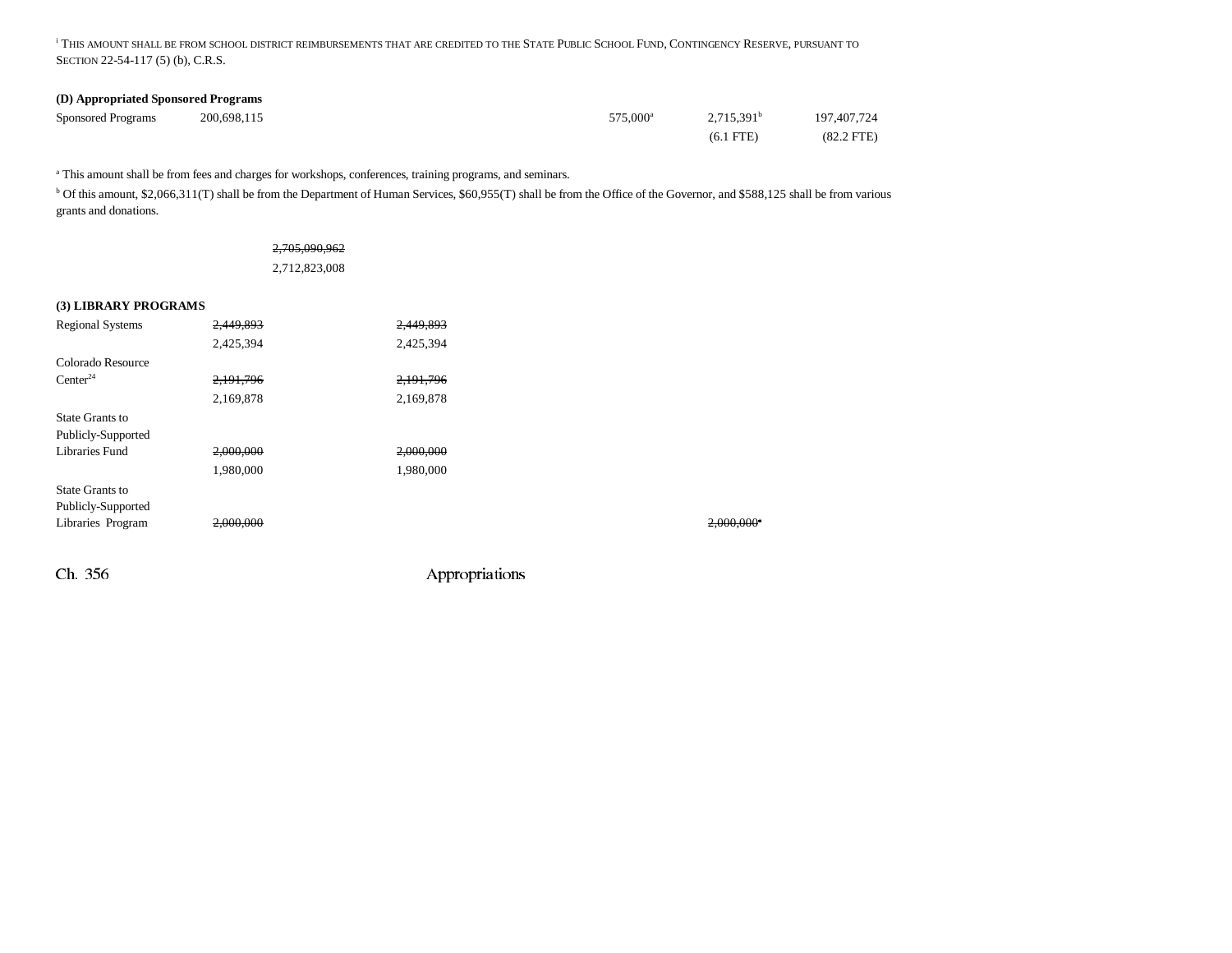| Ch. 356                                                                      |                           |              |                               | Appropriations                                 |                             |                                              |                                |
|------------------------------------------------------------------------------|---------------------------|--------------|-------------------------------|------------------------------------------------|-----------------------------|----------------------------------------------|--------------------------------|
|                                                                              |                           |              |                               |                                                | APPROPRIATION FROM          |                                              |                                |
|                                                                              | ITEM &<br><b>SUBTOTAL</b> | <b>TOTAL</b> | <b>GENERAL</b><br><b>FUND</b> | <b>GENERAL</b><br><b>FUND</b><br><b>EXEMPT</b> | <b>CASH</b><br><b>FUNDS</b> | <b>CASH</b><br><b>FUNDS</b><br><b>EXEMPT</b> | <b>FEDERAL</b><br><b>FUNDS</b> |
|                                                                              | \$                        | \$           | $\$$                          | \$                                             | \$                          | \$                                           | \$                             |
|                                                                              | 1,980,000                 |              |                               |                                                |                             | 1,980,000 <sup>a</sup><br>$(0.5$ FTE)        |                                |
| Interlibrary Loan                                                            | 162,006                   |              | 162,006                       |                                                |                             |                                              |                                |
|                                                                              | 160,386                   |              | 160,386                       |                                                |                             |                                              |                                |
| <b>County Equalization</b>                                                   | 134,114                   |              | 134,114                       |                                                |                             |                                              |                                |
| Colorado Virtual                                                             |                           |              |                               |                                                |                             |                                              |                                |
| Library                                                                      | 394,788                   |              | 374,788                       |                                                |                             | $20,000^{\rm b}$                             |                                |
|                                                                              | 391,040                   |              | 371,040                       |                                                |                             |                                              |                                |
| Library Materials for the<br>Talking Book Library<br>and State Institutional |                           |              |                               |                                                |                             |                                              |                                |
| Libraries                                                                    | 101,899                   |              | 101,899                       |                                                |                             |                                              |                                |
|                                                                              | 100,880                   |              | 100,880                       |                                                |                             |                                              |                                |
| Talking Book Library,<br>Maintenance and                                     |                           |              |                               |                                                |                             |                                              |                                |
| <b>Utilities Expenses</b>                                                    | 45,869                    |              | 45,869                        |                                                |                             |                                              |                                |
|                                                                              | 45,410                    |              | 45,410                        |                                                |                             |                                              |                                |
| Reading Services for the                                                     |                           |              |                               |                                                |                             |                                              |                                |
| Blind                                                                        | 93,800                    |              |                               |                                                |                             | 93,800 <sup>c</sup>                          |                                |
|                                                                              |                           | 9,574,165    |                               |                                                |                             |                                              |                                |
|                                                                              |                           | 9,480,902    |                               |                                                |                             |                                              |                                |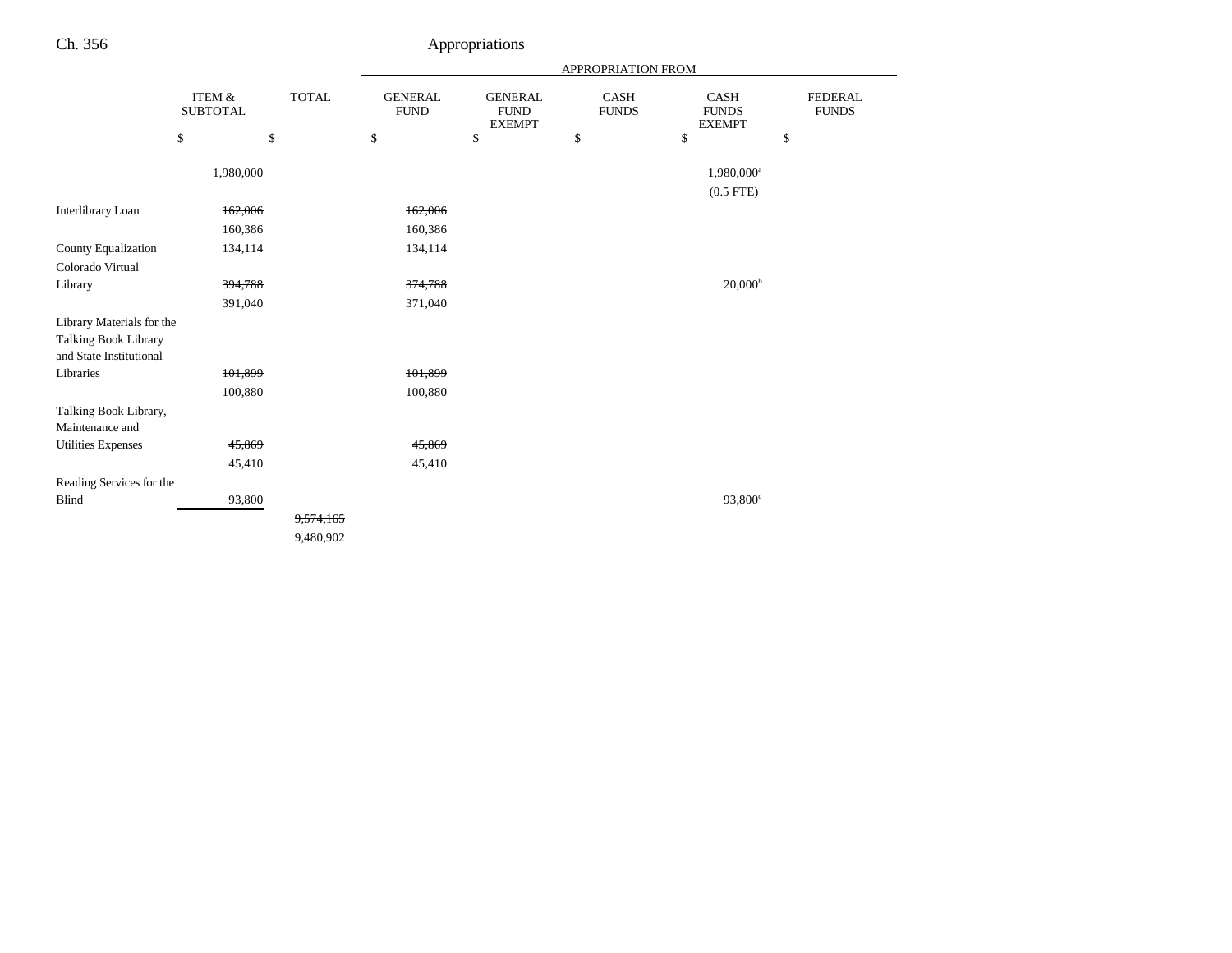a This amount shall be from the State Grants to Publicly-Supported Libraries Fund created in Section 24-90-407, C.R.S.

<sup>b</sup> This amount shall be from grants and donations.

c This amount shall be from the Reading Services for the Blind Cash Fund created in Section 24-90-105.5, C.R.S.

#### **(4) SCHOOL FOR THE DEAF AND THE BLIND**

| (A) School Operations <sup>25</sup> |               |           |                    |
|-------------------------------------|---------------|-----------|--------------------|
| <b>Personal Services</b>            | 7,516,828     |           |                    |
|                                     | $(148.2$ FTE) |           |                    |
| <b>Operating Expenses</b>           | 472,320       |           |                    |
| Utilities                           | 236,388       |           |                    |
|                                     | 331,536       |           |                    |
|                                     | 8,225,536     | 7,194,587 | $1,030,949(T)^{3}$ |
|                                     | 8,320,684     | 7,289,735 |                    |

a Of this amount, \$970,949 shall be from the State Share of District's Total Program Funding, and \$60,000 shall be from federal Child Nutrition Act funds appropriated in the Appropriated Sponsored Programs subsection.

#### **(B) Special Purpose**

| Fees and Conferences  | 75,000         |
|-----------------------|----------------|
| Aides for Extended    |                |
| Diagnostic Enrollment | 82,500         |
|                       | $(2.8$ FTE $)$ |
| Summer Olympics       |                |
| Housing               | 10,000         |
| Grants                | 985,000        |
|                       | $(9.1$ FTE)    |
|                       | 1,152,500      |
|                       |                |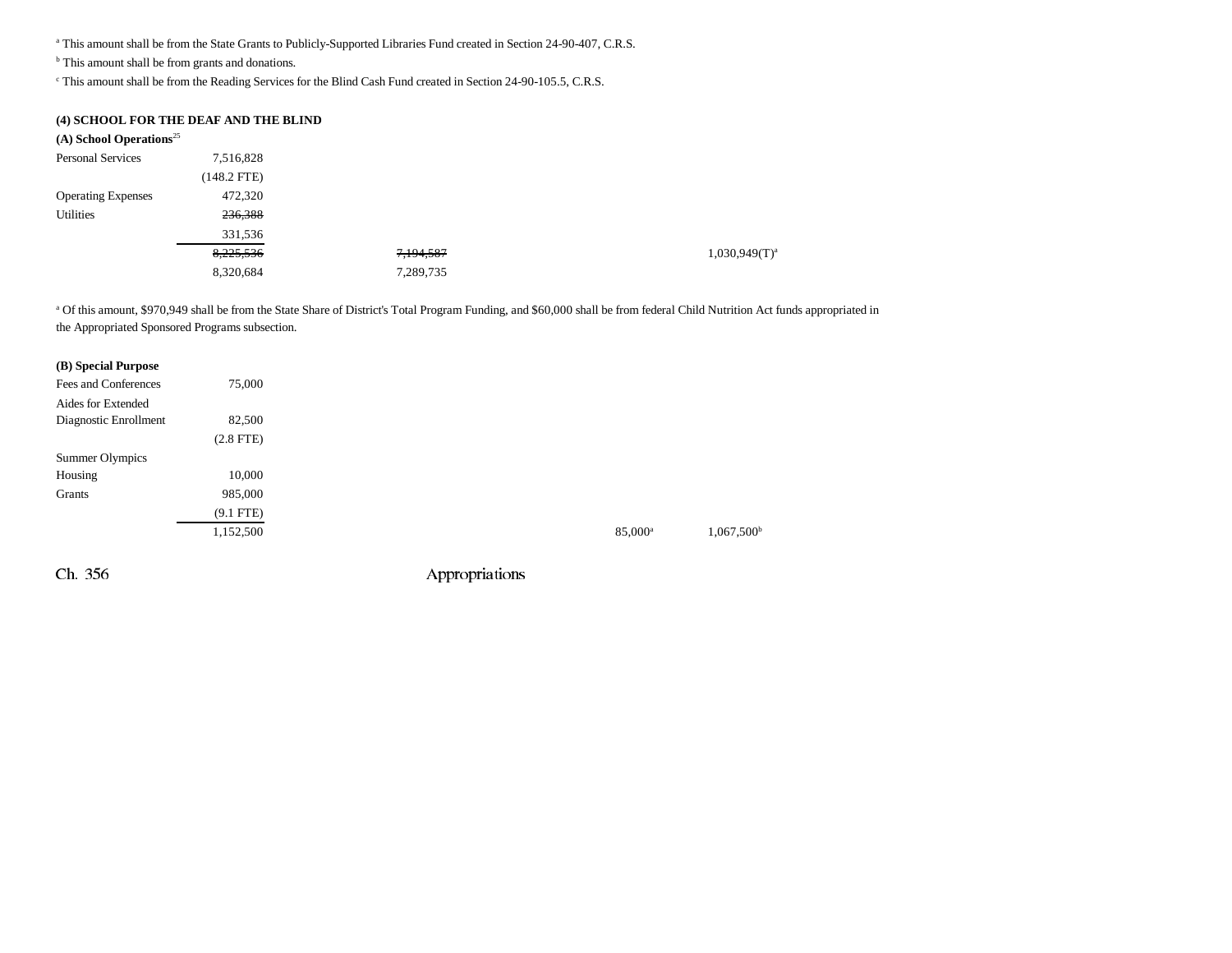|                   |              | APPROPRIATION FROM |                |              |               |                |  |
|-------------------|--------------|--------------------|----------------|--------------|---------------|----------------|--|
| <b>ITEM &amp;</b> | <b>TOTAL</b> | <b>GENERAL</b>     | <b>GENERAL</b> | <b>CASH</b>  | CASH          | <b>FEDERAL</b> |  |
| <b>SUBTOTAL</b>   |              | FUND               | FUND           | <b>FUNDS</b> | <b>FUNDS</b>  | <b>FUNDS</b>   |  |
|                   |              |                    | <b>EXEMPT</b>  |              | <b>EXEMPT</b> |                |  |
| Φ<br>╜            |              | - 12               |                |              |               |                |  |

a Of this amount, \$75,000 shall be from fees and charges for workshops and conferences, and \$10,000 shall be from housing reimbursements.

b Of this amount, \$985,000(T) shall be from various federal funds transferred from the Appropriated Sponsored Programs subsection, and \$82,500 shall be from federal funds transferred from school districts.

| <del>9,378,036</del> |
|----------------------|
| 9,473,184            |

**TOTALS PART III**

| $(EDUCATION)^{4,5}$ | \$2,753,069,138                                | \$2,280,470,813 <sup>a</sup> | \$13,600,926    | <del>\$188,014,402</del> * | <del>\$270,982,997</del> |
|---------------------|------------------------------------------------|------------------------------|-----------------|----------------------------|--------------------------|
|                     | $$2,760,017,441$ $$2,263,482,450$ <sup>a</sup> |                              | $$12.675.777^b$ | \$212,868,530 <sup>b</sup> | \$270,990,684            |

a Of this amount, \$5,000,000 shall not be subject to the limitation on General Fund appropriations pursuant to Section 24-75-201.1 (4) (b) (II), C.R.S.

b Of this amount, \$14,658,760 THESE AMOUNTS, \$14,712,581 contains a (T) notation, and \$155,250 contains an (L) notation.

**FOOTNOTES** -- The following statements are referenced to the numbered footnotes throughout section 2.

- 4 (Governor lined through this provision. See L. 2001, p. 2345.)
- 5 All Departments, Totals -- The General Assembly requests that copies of all reports requested in other footnotes contained in this act be delivered to the Joint Budget Committee and the majority and minority leadership in each house of the General Assembly. Each principal department of the state shall produce its rules in an electronic format that is suitable for public access through electronic means. Such rules in such format shall be submitted to the Office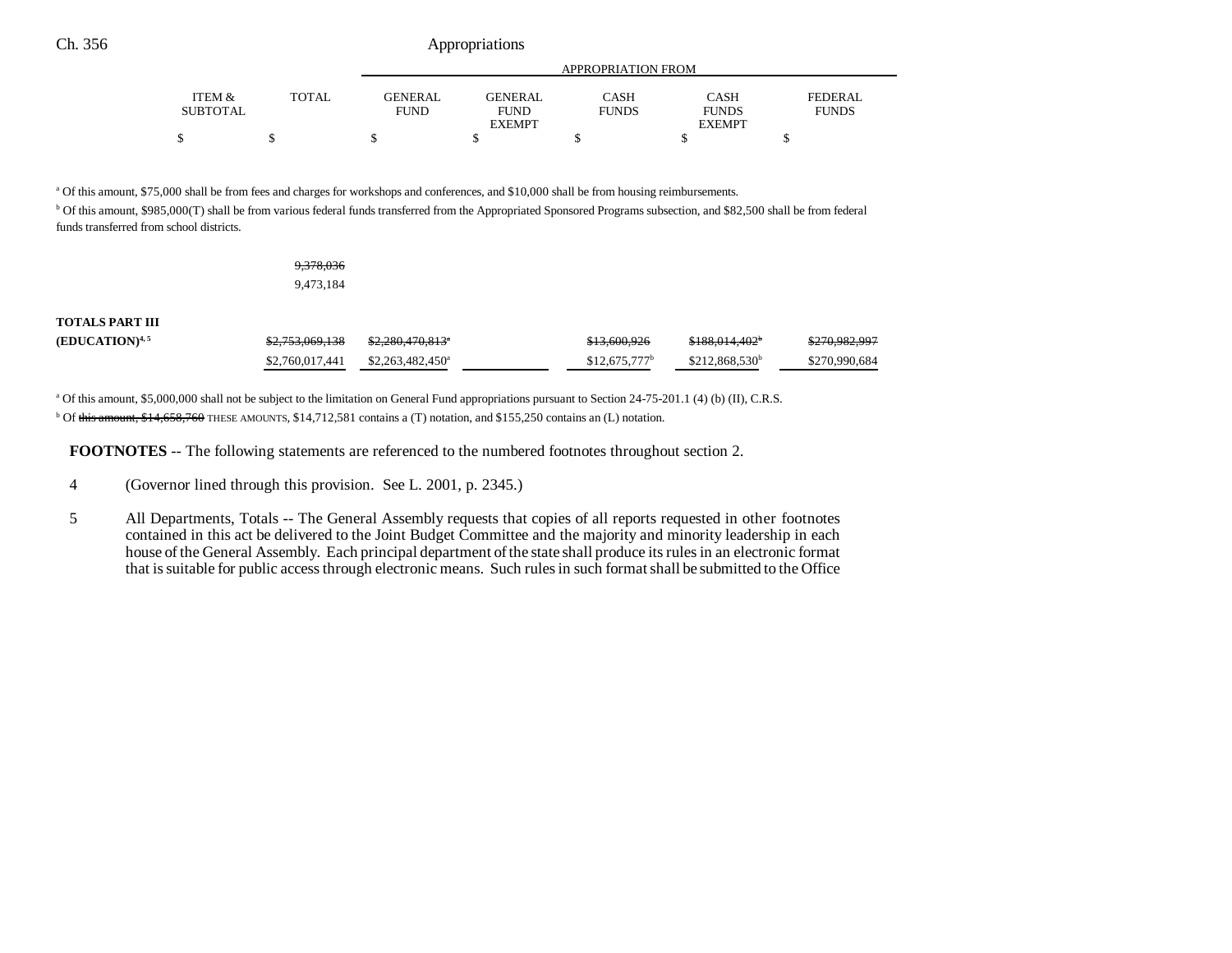of Legislative Legal Services for publishing on the Internet. It is the intent of the General Assembly that this be done within existing resources.

- 19 Department of Education, Assistance to Public Schools, Public School Finance, State Share of Districts' Total Program Funding -- The minimum state aid for fiscal year 2001-02 is established at \$84.31 per student.
- 20 Department of Education, Assistance to Public Schools, Public School Finance, State Share of Districts' Total Program Funding -- The Department is requested to include in its annual budget request information concerning the Colorado preschool program. The information provided should include, but not be limited to: (a) A list of participating districts; (b) the funded pupil count (FTE) allocated to each participating district and a description regarding how such allocation was determined; (c) data indicating what percent of each district's students are being served through the preschool program; (d) the state and local shares of each district's total program funding that is attributable to the preschool program; and (e) whether or not each district contracts for preschool services with community providers.
- 21 Department of Education, Assistance to Public Schools, Categorical Programs -- The Department is requested to include in its annual budget request information concerning each of the programs funded in this section. For grant programs, such information should include, but not be limited to: (a) The total number and dollar amount of requests received; (b) the amount awarded or distributed to each district, board of cooperative services, or administrative unit; and (c) a description of the criteria utilized to evaluate requests and to determine grant awards. For other programs, such information should include, but not be limited to: (a) The total amount distributed to each district, board of cooperative services, or administrative unit; (b) the total amount that each entity would be eligible to receive pursuant to state law and/or State Board of Education rule; and (c) a description of the method or formula used to determine the amount for which entities are eligible and to distribute funds.
- 22 Department of Education, Assistance to Public Schools, Grant Programs and Other Distributions, State Public School Fund, Contingency Reserve -- The Department is requested to notify the Joint Budget Committee whenever the State Board of Education approves a payment from the Contingency Reserve. Such notification should include the amount of the payment, the name of the district receiving funds, the proposed use of such funds, and the applicable circumstance listed in Section 22-54-117, C.R.S.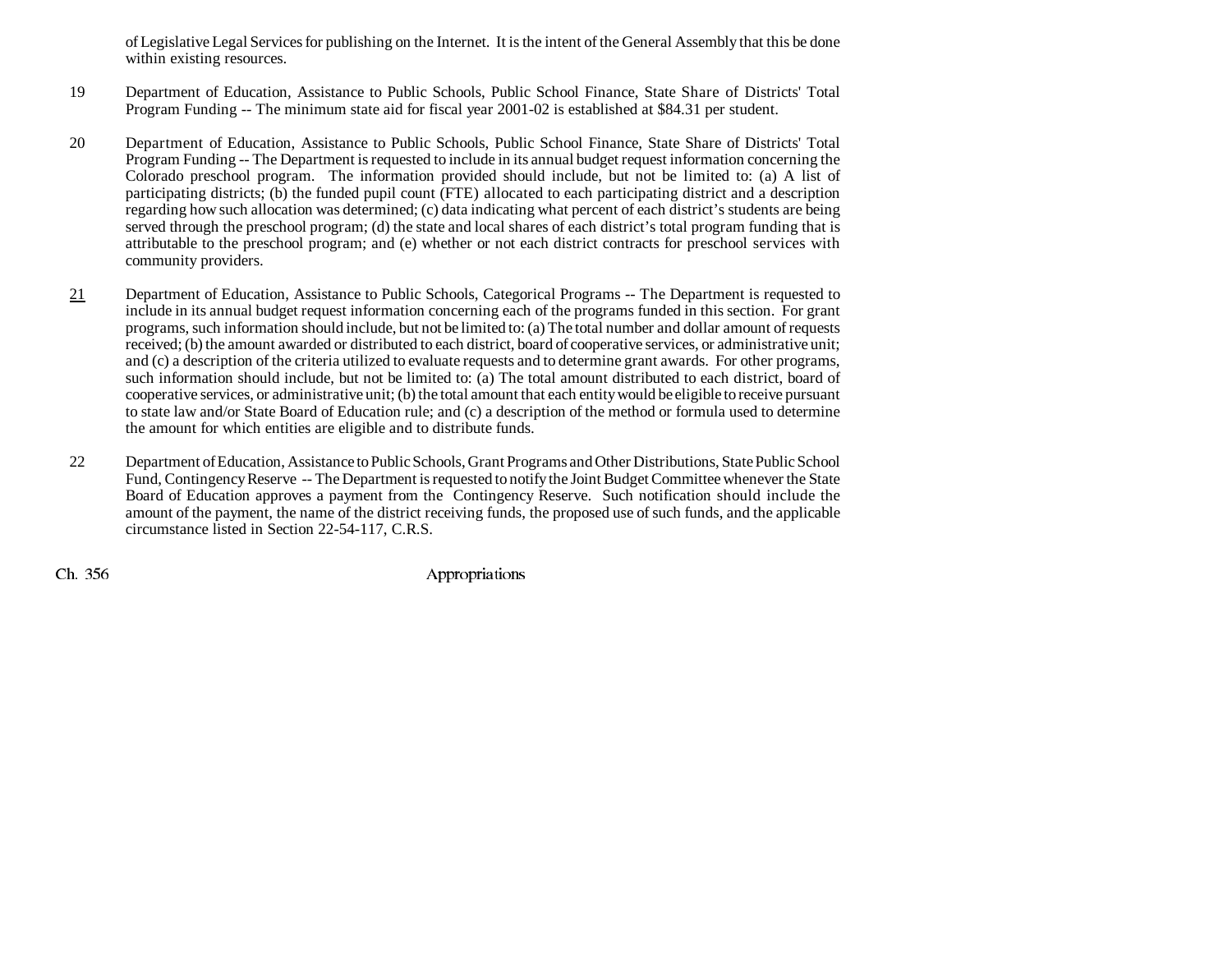| Ch. 356 |                           | Appropriations |                        |                                                |                      |                                       |                                |  |
|---------|---------------------------|----------------|------------------------|------------------------------------------------|----------------------|---------------------------------------|--------------------------------|--|
|         |                           |                |                        | APPROPRIATION FROM                             |                      |                                       |                                |  |
|         | ITEM &<br><b>SUBTOTAL</b> | TOTAL          | GENERAL<br><b>FUND</b> | <b>GENERAL</b><br><b>FUND</b><br><b>EXEMPT</b> | CASH<br><b>FUNDS</b> | CASH<br><b>FUNDS</b><br><b>EXEMPT</b> | <b>FEDERAL</b><br><b>FUNDS</b> |  |
|         |                           |                |                        |                                                |                      |                                       |                                |  |

23 (Governor lined through this provision. See L. 2001, p. 2347.).

24 Department of Education, Library Programs, Colorado Resource Center -- The Department is requested to review its method of compensating the Denver Public Library for administration of the Colorado Resource Center and to provide to the Joint Budget Committee, on or before November 1, 2001, a report concerning such review. Such report should include, but not be limited to, the following: (a) An analysis of the services that the Denver Public Library is required to provide pursuant to the Colorado Resource Center contract and whether such services continue to meet the State Librarian's statutory obligation to contract for the furnishing of library resources to ensure equal access to information for all Coloradans; (b) an evaluation of the current method used by Denver Public Library to estimate the costs incurred in providing such services; (c) an evaluation of the adequacy of the current appropriation in covering the costs incurred by the Denver Public Library in administering the Colorado Resource Center; and, (d) any recommendations for changes to the method used to compensate the Denver Public Library for administration of the Colorado Resource Center.

25 Department of Education, School for the Deaf and the Blind, School Operations -- This appropriation is based on an estimated enrollment of 232 students at the Colorado School for the Deaf and Blind. It is the intent of the General Assembly that enrollment at the school not significantly exceed 232 students. The Department is requested to report annually to the Joint Budget Committee on any variance from this enrollment count.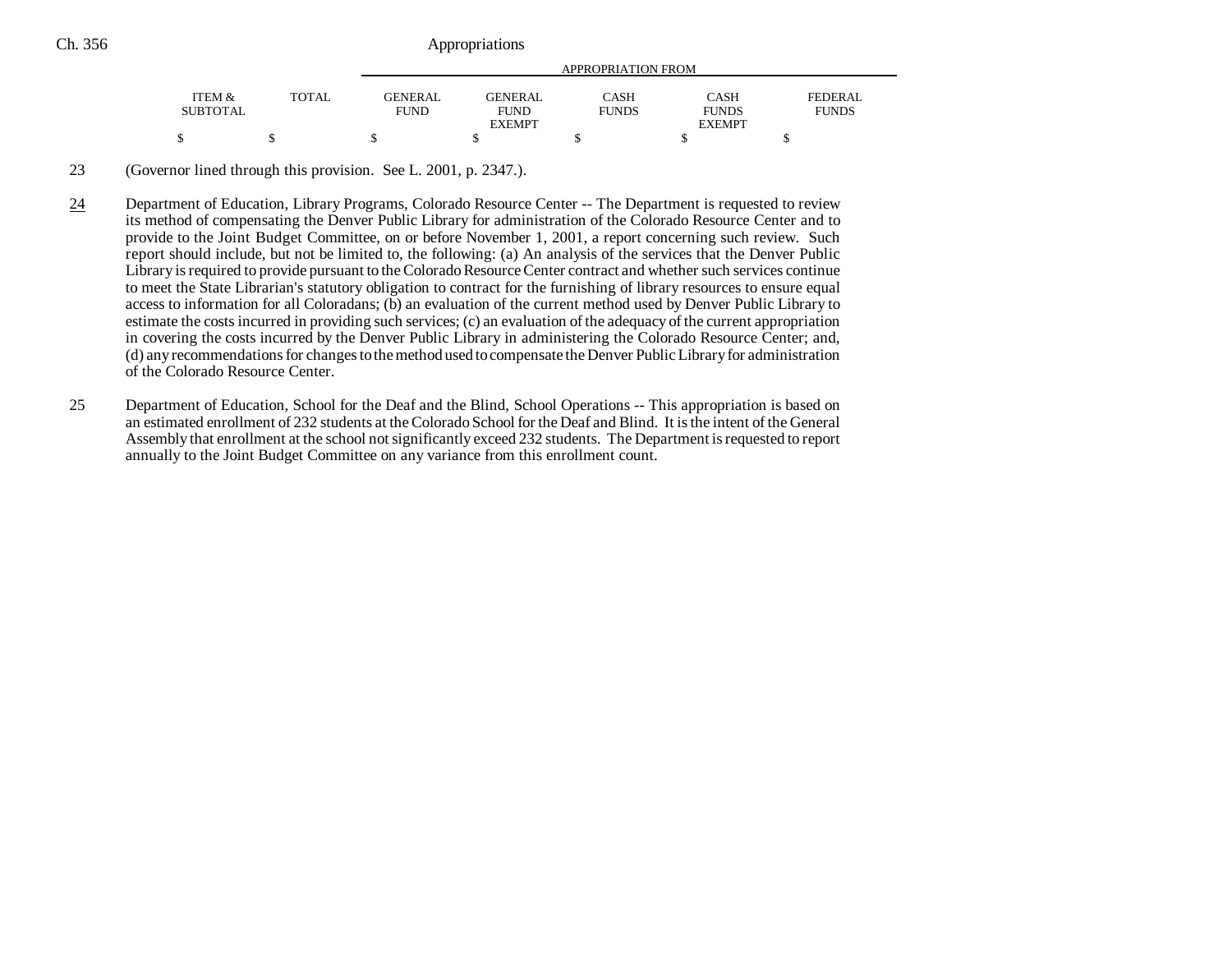## **SECTION 2.** Section 2 of chapter 175, Session Laws of Colorado 2001, is amended to read:

Section 2. **Appropriation.** In addition to any other appropriation, there is hereby appropriated, out of any moneys in the state education fund, created pursuant to section 17 of article IX of the state constitution, not otherwise appropriated, to the department of education, for the fiscal year beginning July 1, 2001, the sum of <del>fourteen million ninety-five thousand three hundred forty dollars</del> (\$14,095,340), FOURTEEN MILLION ONE HUNDRED FORTY-FOUR THOUSAND SIXTY-SIX DOLLARS (\$14,144,066), or so much thereof as may be necessary, for the implementation of this act.

**SECTION 3.** Section 38 (1) (a), (1) (b), and (1) (c) of chapter 127, Session Laws of Colorado 2001, are amended to read:

Section 38. **Appropriation - adjustments to the 2001 long bill.** (1) (a) In addition to any other appropriation, there is hereby appropriated, to the department of education, for the fiscal year beginning July 1, 2001, the sum of two million nine hundred thousand dollars (\$2,900,000), TWO MILLION SIX HUNDRED SEVENTY-FIVE THOUSAND DOLLARS (\$2,675,000), or so much thereof as may be necessary, for the implementation of section 22-7-609.5, Colorado Revised Statutes. Said sum shall be from the state education fund created in section 17 (4) of article IX of the state constitution.

(b) In addition to any other appropriation, there is hereby appropriated, to the department of education, for the fiscal year beginning July 1, 2001, the sum of five million three hundred eight thousand nine hundred sixty-one dollars (\$5,308,961), SIX MILLION FOUR HUNDRED SEVENTY-ONE THOUSAND FIFTY-TWO DOLLARS (\$6,471,052), or so much thereof as may be necessary, for the implementation of section 22-54-124, Colorado Revised Statutes. Said sum shall be from the state education fund created in section 17 (4) of article IX of the state constitution.

(c) In addition to any other appropriation, there is hereby appropriated, to the department of education, for the fiscal year beginning July 1, 2001, from the state education fund created in section 17 (4) of article IX of the state constitution, to the state public school fund created in section 22-54-114, Colorado Revised Statutes, for allocation to the school capital construction expenditures reserve created in section 22-54-117, Colorado Revised Statutes, the sum of five million three hundred eight thousand nine hundred sixty-one dollars (\$5,308,961), SIX MILLION FOUR HUNDRED SEVENTY-ONE THOUSAND FIFTY-TWO DOLLARS (\$6,471,052), and such sum, or so much thereof as may be necessary, is further appropriated to the department of education for the implementation of section 22-54-117, Colorado Revised Statutes.